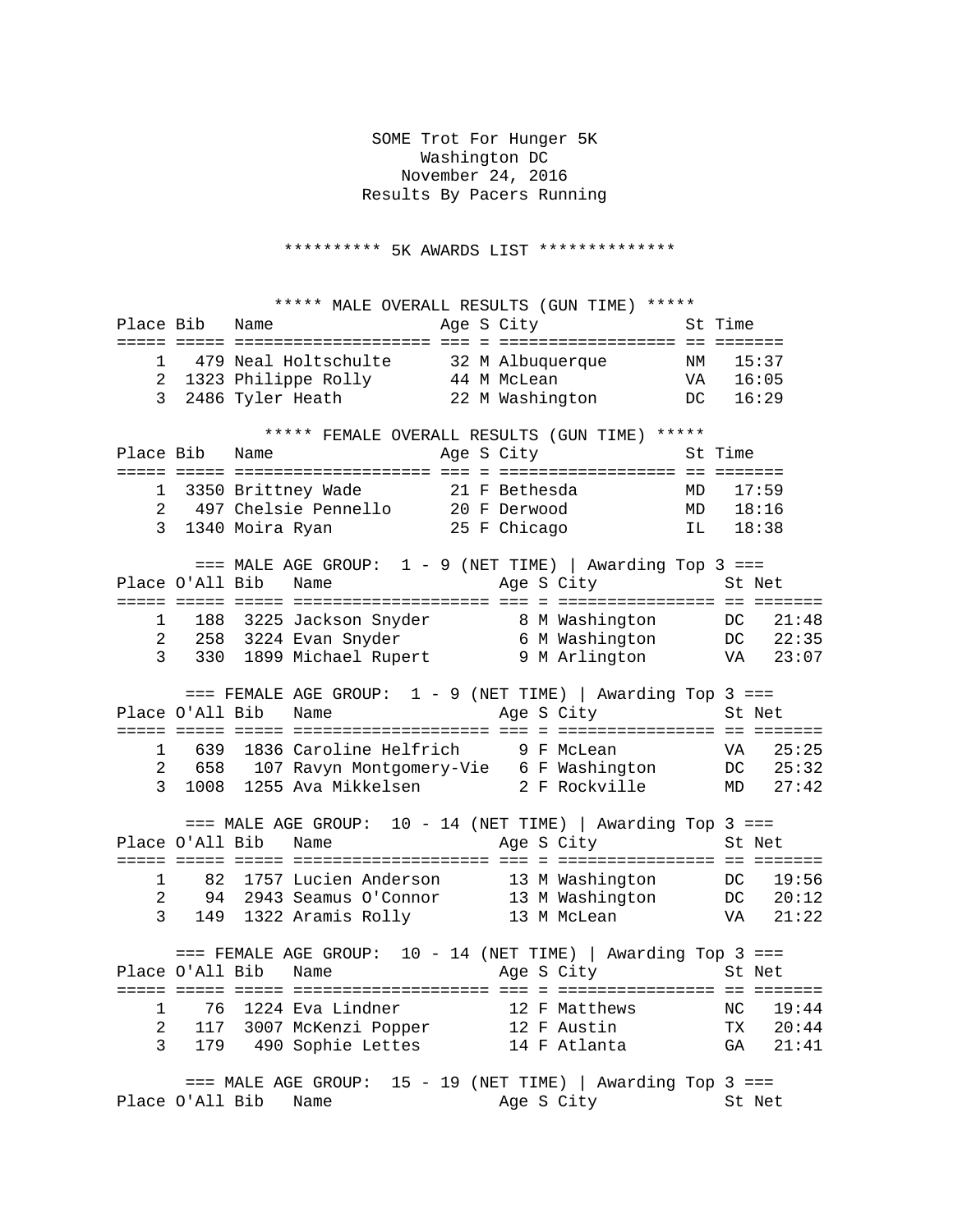===== ===== ===== ==================== === = ================ == ======= 1 23 2321 Andrew Farnsworth 17 M McLean<br>2 35 3166 Griffin Shapiro 17 M Chevy Chase 2 35 3166 Griffin Shapiro 17 M Chevy Chase MD 18:43 3 40 2206 Jack Daufenbach 15 M Plymouth Meeting PA 18:50  $==$  FEMALE AGE GROUP: 15 - 19 (NET TIME) | Awarding Top 3 === Place O'All Bib Name Age S City St Net ===== ===== ===== ==================== === = ================ == ======= 1 79 836 Maggie Wood 19 F Washington DC 19:52 2 113 1228 Sophie Lindner 16 F Matthews NC 20:42 3 241 1259 Emma Modesitt 15 F Charlotte NC 22:26 === MALE AGE GROUP: 20 - 29 (NET TIME) | Awarding Top 3 ===<br>J'All Bib Name Age S City St Net Place O'All Bib Name ===== ===== ===== ==================== === = ================ == ======= 1 6 2379 Marshall Genn 26 M New Haven CT 16:37<br>2 10 825 Travis Smith 28 M Washington DC 16:58 2 10 825 Travis Smith 28 M Washington DC 16:58 3 13 2795 Trey Mastaler 20 M Fairfax Station VA 17:20 === FEMALE AGE GROUP: 20 - 29 (NET TIME) | Awarding Top 3 ===<br>Place 0'All Bib Name Mqe S City St Net Age S City St Net ===== ===== ===== ==================== === = ================ == ======= 1 70 799 Nicole Farnsworth 26 F Washington DC 19:31 2 93 2296 Grace Eginton 28 F Brooklyn NY 20:07 3 96 1207 Tiffany Lambert 28 F Alexandria VA 20:15 === MALE AGE GROUP: 30 - 39 (NET TIME) | Awarding Top 3 ===<br>Place O'All Bib Name Mage S City St Net Age S City St Net ===== ===== ===== ==================== === = ================ == ======= 1 7 1378 David Nelson 33 M Kettering OH 16:46 2 8 1027 Ross Anderson 31 M Silver Spring MD 16:53 3 9 62 Craig` Carey 36 M Alexandria VA 16:53 === FEMALE AGE GROUP: 30 - 39 (NET TIME) | Awarding Top 3 ===<br>Place 0'All Bib Name Mqe S City St Net Age S City St Net ===== ===== ===== ==================== === = ================ == ======= 1 47 2608 Katherine Katz 34 F Alexandria VA 18:55 2 52 3335 Brianna Van Der Mark 30 F Toronto ON 19:00 3 56 1870 Jessica McGuire 36 F Arlington VA 19:10 === MALE AGE GROUP: 40 - 49 (NET TIME) | Awarding Top 3 === Place O'All Bib Name ===== ===== ===== ==================== === = ================ == ======= 1 22 543 Lloyd Henry 41 M Washington DC 18:04 2 32 1605 Norman Wong 45 M Washington DC 18:30 3 42 3313 Jon Torrance 45 M Washington DC 18:52 === FEMALE AGE GROUP: 40 - 49 (NET TIME) | Awarding Top 3 === Place O'All Bib Name ===== ===== ===== ==================== === = ================ == ======= 1 53 3059 Emily Richard 40 F Washington DC 19:02 2 63 2083 Cristina Burbach 42 F Arlington VA 19:20 3 81 1071 Hilary Cairns 46 F Washington DC 19:55